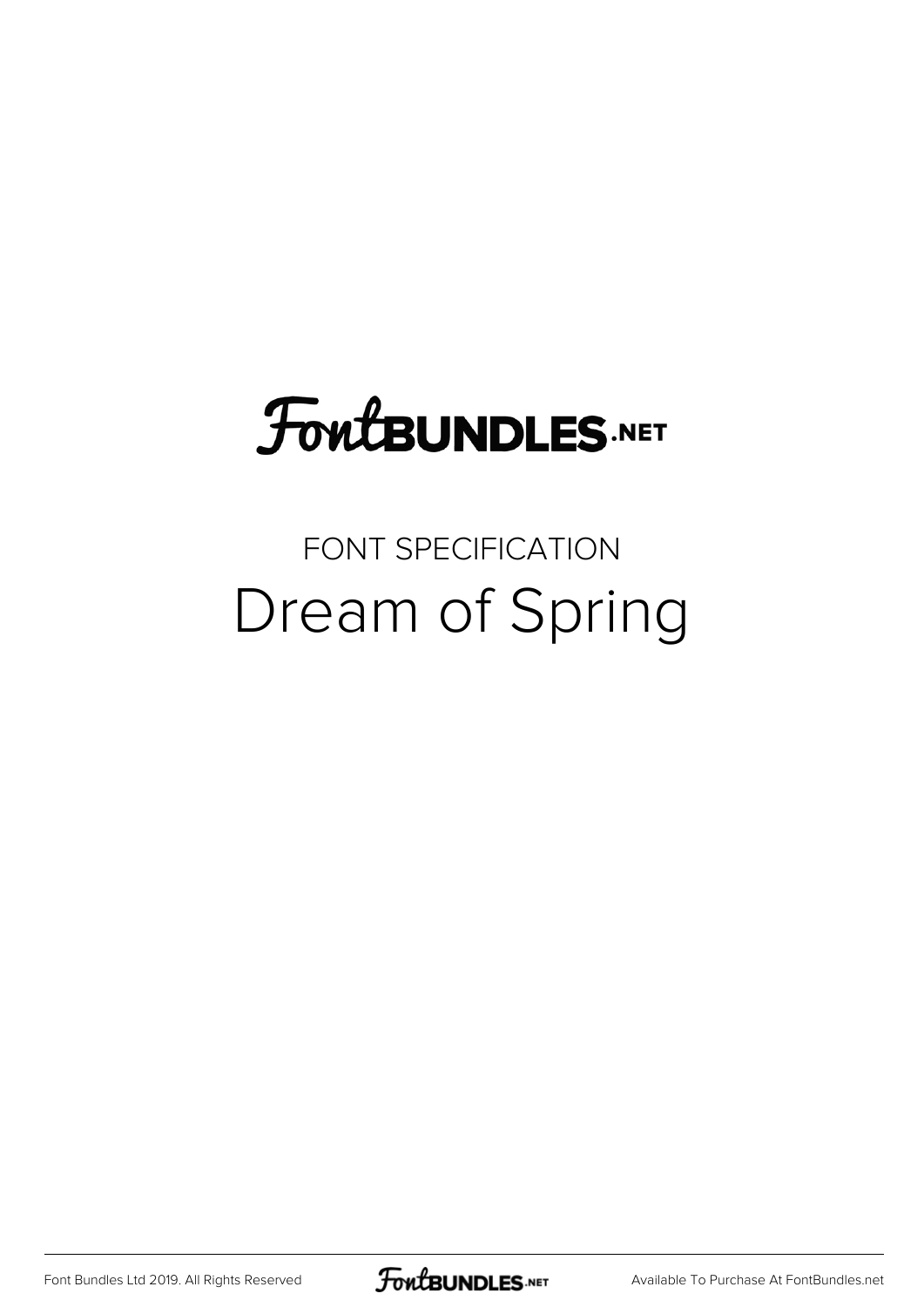## Dream of spring - Regular

**Uppercase Characters** 

 $ABCOBEFGH) YLANDPQ$ RSTUVWX42

#### Lowercase Characters

#### **Numbers**

 $1 \quad 2 \quad 3 \quad 4 \quad 5 \quad 6 \quad 1 \quad 8$  $\gamma$  $\overline{0}$ 

#### Punctuation and Symbols

|  | $\begin{array}{cccccccccccccc} I & & & & & & & & & \# & & & & & \oint & & & & & & & & \downarrow & & & & \downarrow & & & & \downarrow & & & & & \downarrow & & & & & \downarrow & & & & & \downarrow & & & & & \downarrow & & & & & \downarrow & & & & \downarrow & & & & \downarrow & & & & \downarrow & & & & & \downarrow & & & & & \downarrow & & & & & \downarrow & & & & & \downarrow & & & & & \downarrow & & & & & \downarrow & & & & & \downarrow & & & & & \downarrow & & & & & \downarrow & & & & & \downarrow & & & & & \downarrow & & & & & \downarrow & & & & & \downarrow &$ |  |  |  |
|--|----------------------------------------------------------------------------------------------------------------------------------------------------------------------------------------------------------------------------------------------------------------------------------------------------------------------------------------------------------------------------------------------------------------------------------------------------------------------------------------------------------------------------------------------------------------------------------------------|--|--|--|
|  |                                                                                                                                                                                                                                                                                                                                                                                                                                                                                                                                                                                              |  |  |  |
|  |                                                                                                                                                                                                                                                                                                                                                                                                                                                                                                                                                                                              |  |  |  |
|  |                                                                                                                                                                                                                                                                                                                                                                                                                                                                                                                                                                                              |  |  |  |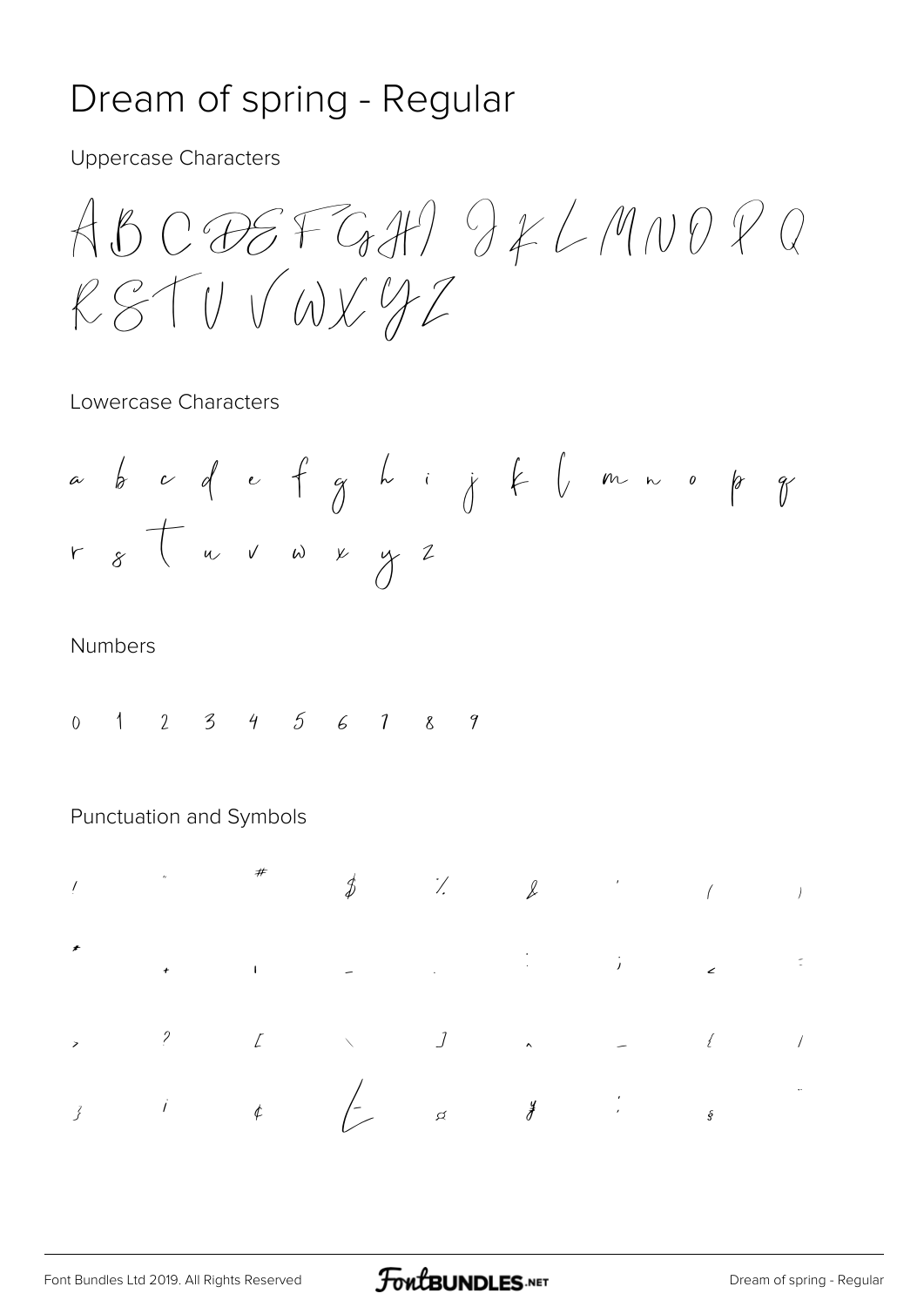

All Other Glyphs

À Á Â Ã Ä Å Æ Ç È  $\hat{\mathcal{E}} \quad \hat{\mathcal{E}} \quad \hat{\mathcal{E}} \quad \hat{\mathcal{V}} \qquad \hat{\mathcal{V}} \qquad \hat{\mathcal{V}} \qquad \hat{\mathcal{V}} \qquad \hat{\mathcal{V}} \qquad \hat{\mathcal{V}}$  $\begin{array}{ccccccccccccc} \hat{O} & \hat{O} & \hat{O} & \hat{O} & \hat{O} & \hat{O} & \hat{O} & \hat{O} & \hat{O} & \hat{O} & \hat{O} & \hat{O} & \hat{O} & \hat{O} & \hat{O} & \hat{O} & \hat{O} & \hat{O} & \hat{O} & \hat{O} & \hat{O} & \hat{O} & \hat{O} & \hat{O} & \hat{O} & \hat{O} & \hat{O} & \hat{O} & \hat{O} & \hat{O} & \hat{O} & \hat{O} & \hat{O} & \hat{O} & \hat{O} &$  $\begin{array}{ccc} \begin{array}{ccc} \hat{\text{U}} & \hat{\text{U}} & \hat{\text{V}} & \hat{\text{W}} & \hat{\text{W}} & \hat{\text{W}} & \hat{\text{W}} & \hat{\text{W}} & \hat{\text{W}} & \hat{\text{W}} & \hat{\text{W}} & \hat{\text{W}} & \hat{\text{W}} & \hat{\text{W}} & \hat{\text{W}} & \hat{\text{W}} & \hat{\text{W}} & \hat{\text{W}} & \hat{\text{W}} & \hat{\text{W}} & \hat{\text{W}} & \hat{\text{W}} & \hat{\text{W}} & \hat{\text{W}} & \hat{\text{W}} & \hat{\text{W$ .<br>a à ae ç è é è è è ì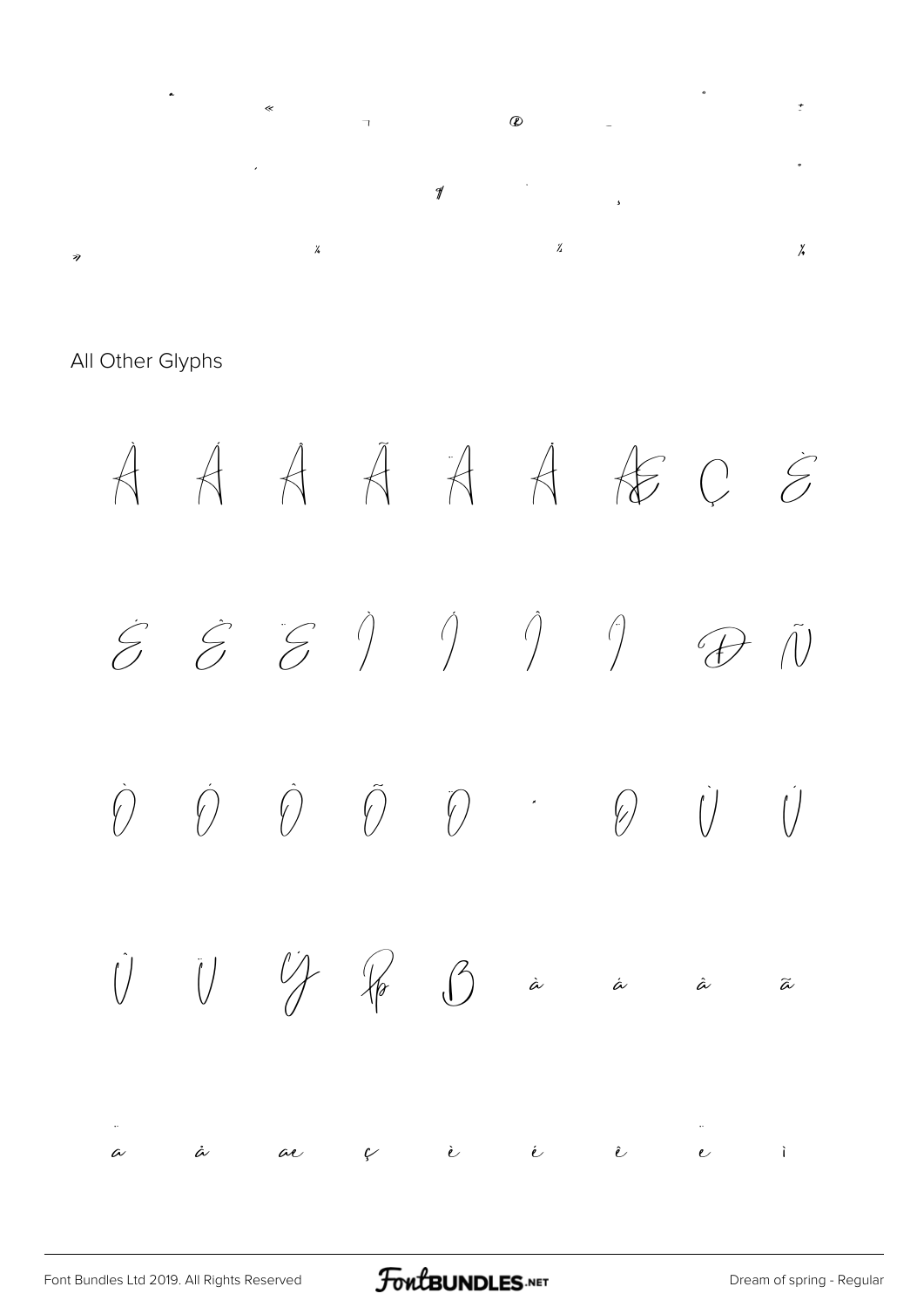



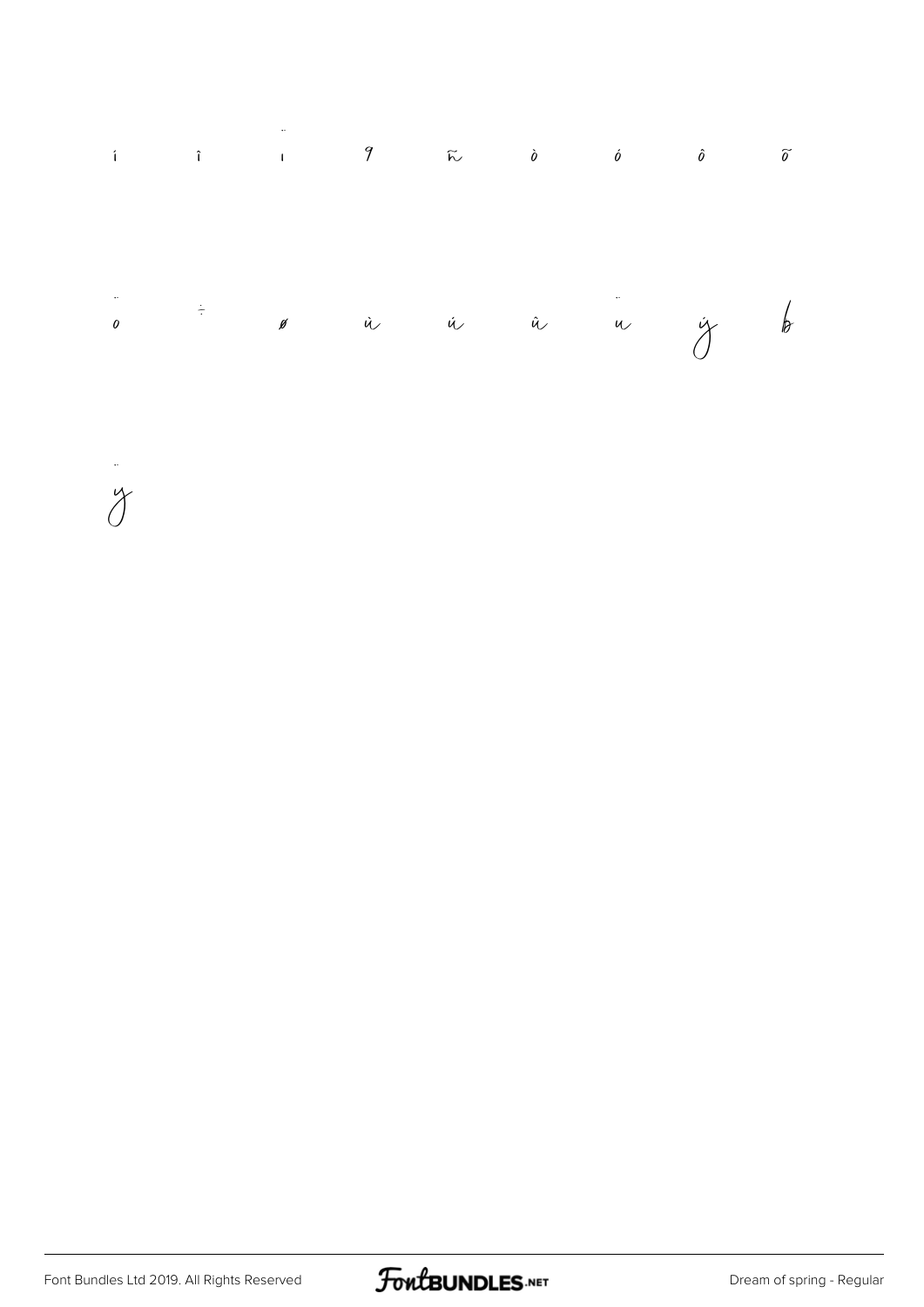### Dream of spring - Regular

**Uppercase Characters** 

ABC @ EFGHP IL MNOPAR ST UVWXYZ

Lowercase Characters

abodefghijk (mnopgratuvwxyz

**Numbers** 

0123456189

Punctuation and Symbols



All Other Glyphs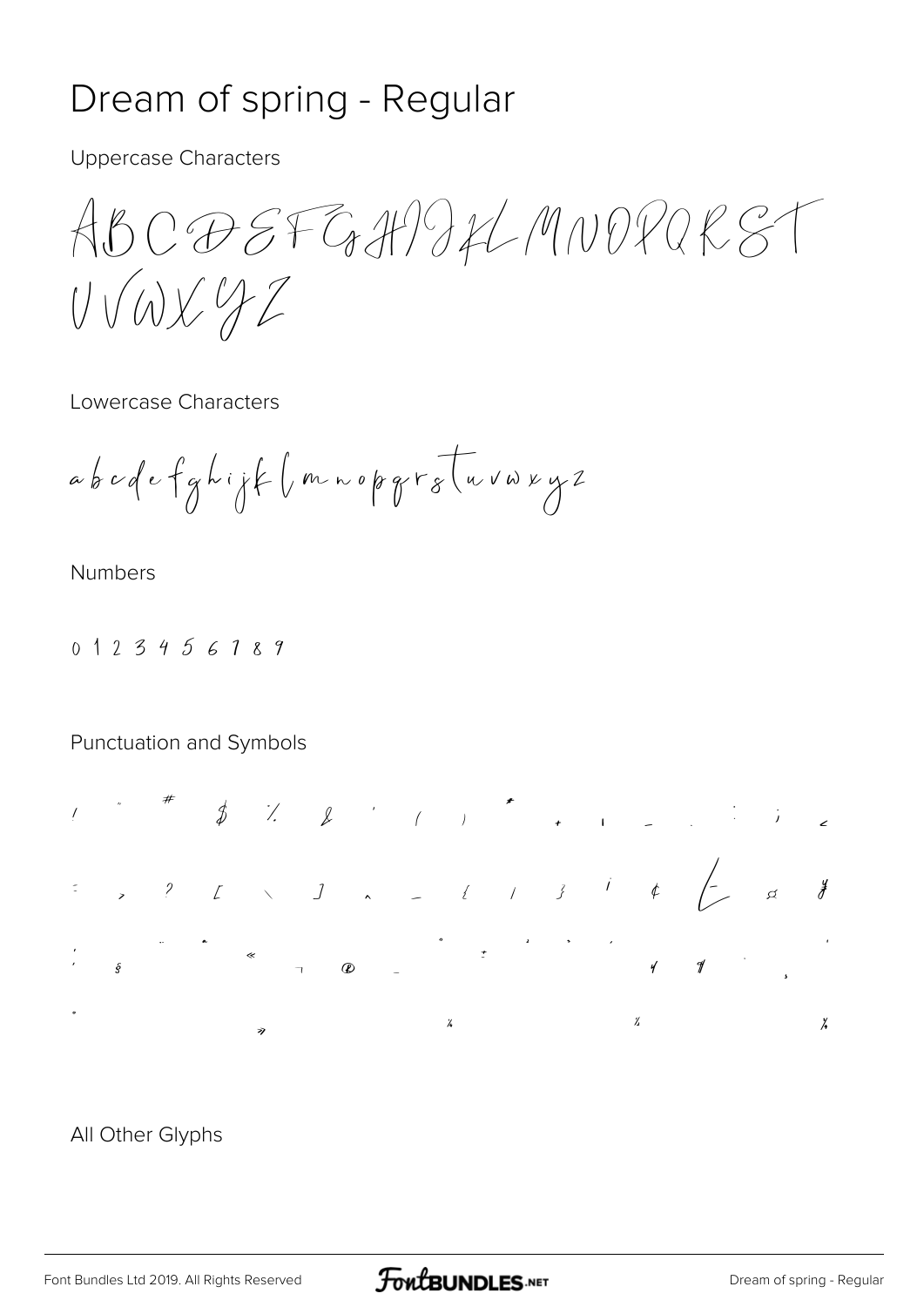